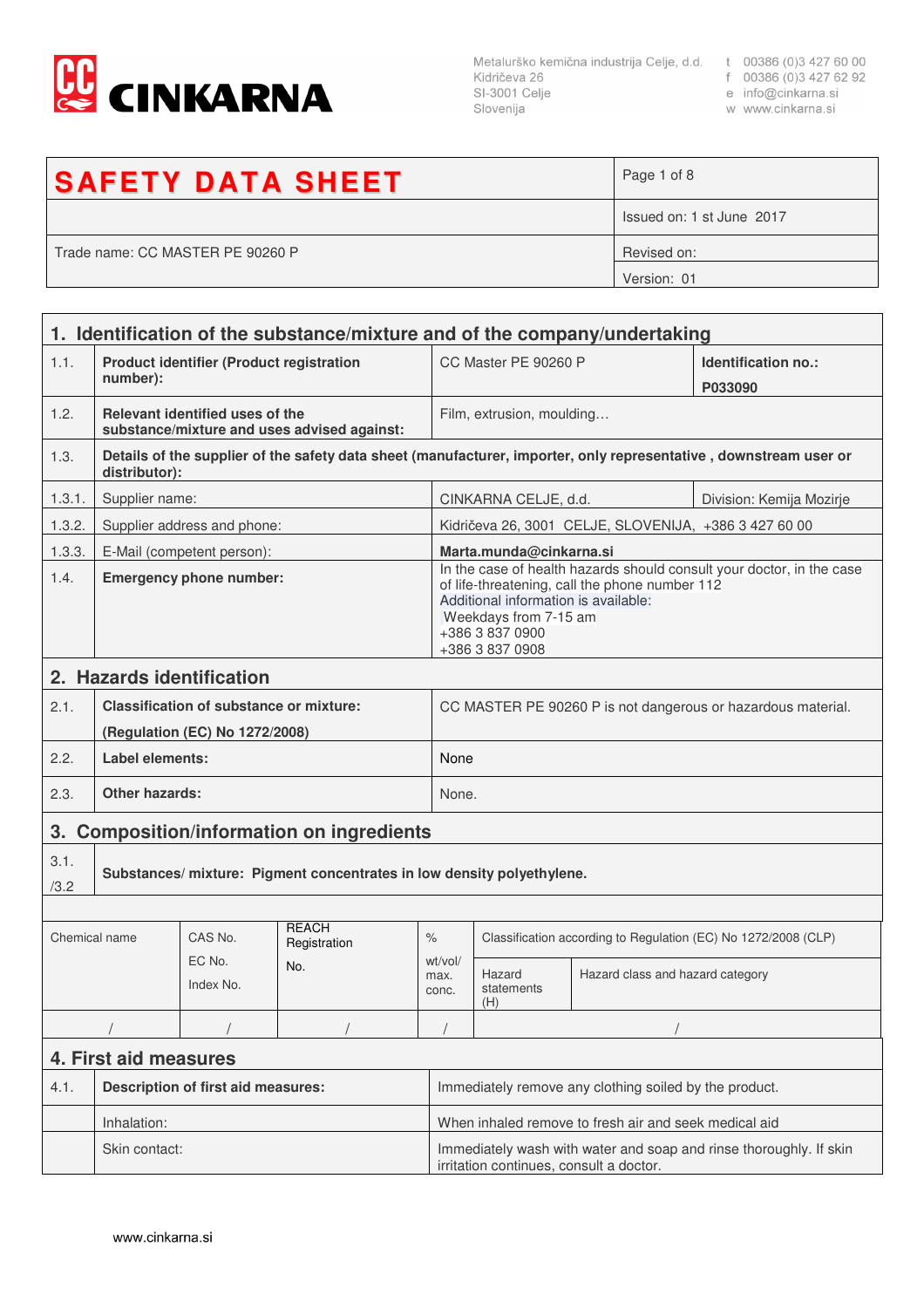Cinkarna Celje, SAFETY DATA SHEET **Page 2 of 8** Trade name: CC Master PE 90260 P

|        | Eyes/mycosis contact:                                                                          | Rinse eyes under running water for several minutes. Keep the eyes<br>opened. If symptoms persist, seek medical advice.                                                                        |
|--------|------------------------------------------------------------------------------------------------|-----------------------------------------------------------------------------------------------------------------------------------------------------------------------------------------------|
|        | Ingestion:                                                                                     | Rinse out the mouth and then drink plenty of water. If symptoms<br>persist, call for medical advice.                                                                                          |
| 4.2    | Most important symptoms and effects, acute<br>and delayed:                                     | Not known.                                                                                                                                                                                    |
| 4.3.   | Indication of any immediate medical attention<br>and special treatment needed:                 | Toasted part of body cooling with cold water.                                                                                                                                                 |
|        | 5. Firefighting measures                                                                       |                                                                                                                                                                                               |
| 5.1.   | <b>Extinguishing media</b>                                                                     |                                                                                                                                                                                               |
|        | Appropriate media:                                                                             | $CO2$ , foam, water.                                                                                                                                                                          |
|        | Inappropriate media:                                                                           | Strong water jet                                                                                                                                                                              |
| 5.2.   | Specific hazards arising from the substance or<br>mixture:                                     | In case of fires, hazardous combustion gas is formed: CO and CO <sub>2</sub>                                                                                                                  |
| 5.3.   | <b>Advice for firefighters:</b>                                                                | Wear self-contained respiratory protective device. Wear fully                                                                                                                                 |
|        |                                                                                                | protective clothing.                                                                                                                                                                          |
|        | 6. Accidental release measures                                                                 |                                                                                                                                                                                               |
| 6.1.   | Personal precautions protective equipment and<br>emergency procedures                          | Usual precautions when handling the material.                                                                                                                                                 |
| 6.1.1. | For non-emergency persons:                                                                     | Prevent the transfer of material into surface water drainage system<br>and underground.                                                                                                       |
| 6.1.2. | For emergency responders:                                                                      | No requirements.                                                                                                                                                                              |
| 6.2.   | <b>Environmental precautions:</b>                                                              | Prevent the transfer of material into sewers and watercourses.                                                                                                                                |
| 6.3.   | Methods and material for containment and<br>cleaning:                                          |                                                                                                                                                                                               |
| 6.3.1. | Appropriate spillage retaining techniques (fencing,<br>covering drains, retaining procedures): | Collect spilled material in an appropriated container for disposal.<br>Deposit it based on regulation.                                                                                        |
| 6.3.2. | Appropriate cleaning procedures                                                                |                                                                                                                                                                                               |
|        | Neutralization techniques                                                                      | Not known.                                                                                                                                                                                    |
|        | Decontamination techniques                                                                     | Not known.                                                                                                                                                                                    |
|        | Absorbent materials                                                                            | Not known.                                                                                                                                                                                    |
|        | Cleaning techniques                                                                            | Use appropriate tools to put the spilled solid in an appropriate disposal<br>or recovery container. Reuse or recycle where possible.                                                          |
|        | Sucking techniques                                                                             | Central vacuuming.                                                                                                                                                                            |
|        | Required equipment for retaining / cleaning                                                    | Soil, sand, shovel.                                                                                                                                                                           |
| 6.3.3. | Inappropriate cleaning or retaining techniques                                                 | Do not rinse with water.                                                                                                                                                                      |
| 6.4.   | Reference to other sections:                                                                   | For further disposal measures see chapter 13.                                                                                                                                                 |
|        | 7. Handling and storage                                                                        |                                                                                                                                                                                               |
| 7.1.   | <b>Precautions for safe handling</b>                                                           |                                                                                                                                                                                               |
| 7.1.1  | Recommendations shall be specified to:                                                         |                                                                                                                                                                                               |
|        | Safe handing of substance or mixture:                                                          | Handle in contained and properly designed equipment system. Use<br>with adequate ventilation. Avoid ingestion and inhalation. Keep away<br>from uncontrolled heat and incompatible materials. |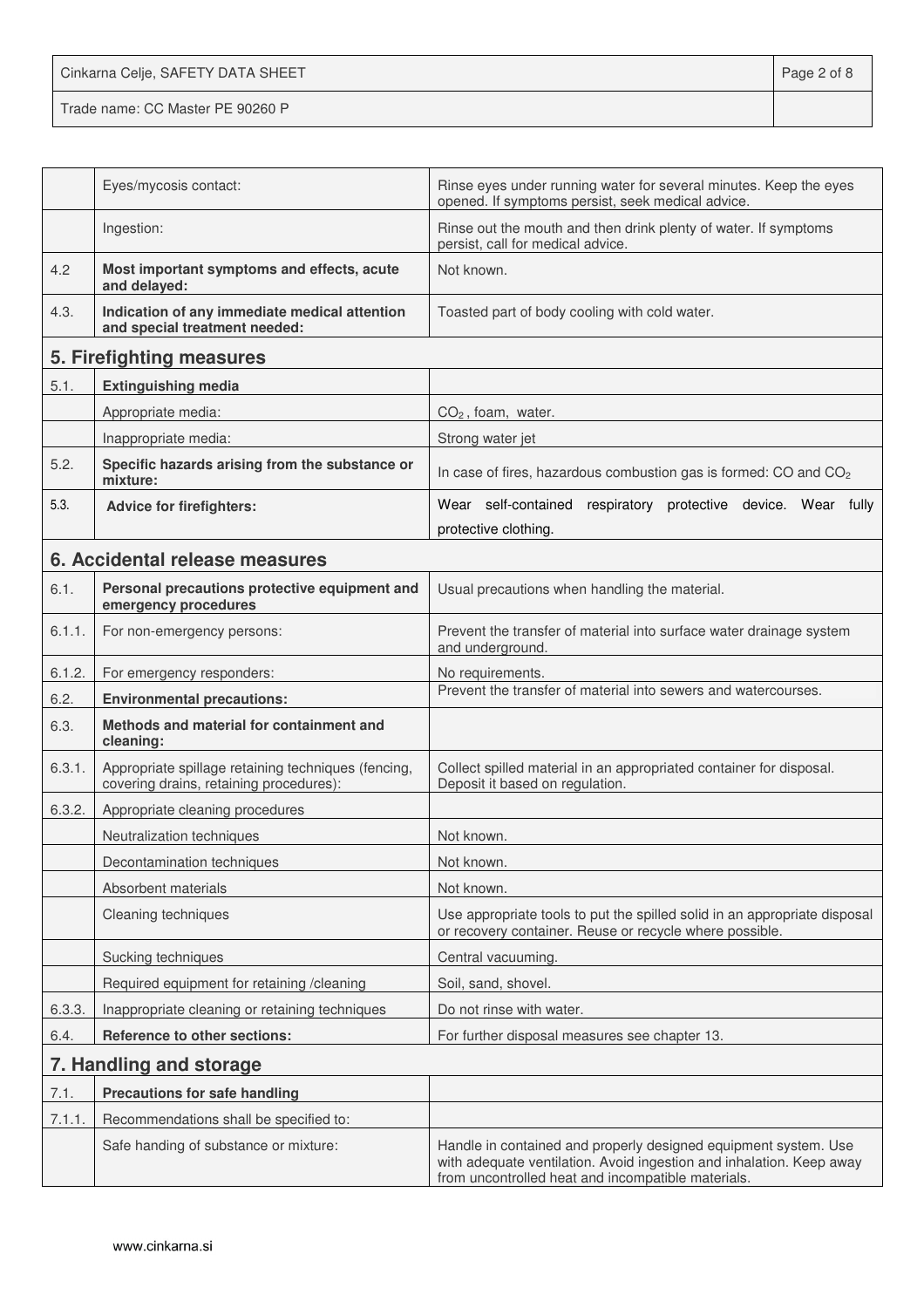| Cinkarna Celje, SAFETY DATA SHEET | Page 3 of 8 |
|-----------------------------------|-------------|
| Trade name: CC Master PE 90260 P  |             |

|        | Prevent handling of incompatible substances or<br>mixtures:                                                          | Lay attention to the warnings on the label.                                                                                                                                                      |
|--------|----------------------------------------------------------------------------------------------------------------------|--------------------------------------------------------------------------------------------------------------------------------------------------------------------------------------------------|
|        | Reduce the release of the substance or mixture to<br>the environment:                                                | Packaging should be tightly closed and upright to prevent leakage.                                                                                                                               |
| 7.1.2. | General working hygiene (prohibited eating,<br>drinking and smoking within working area; washing<br>hands $\ldots$ ) | Immediately remove any clothing soiled by the product. Avoid contact<br>with skin and eyes. During processing and handling of the product,<br>don't eat and drink. Avoid inhalation of dust.     |
| 7.2.   | Conditions for safe storage, including any<br>incompatibilities                                                      |                                                                                                                                                                                                  |
|        | Management of risk associated with:                                                                                  | Ground all material handling and transfer equipment to dissipate built-<br>up of static electricity.                                                                                             |
|        | - explosive atmospheres:                                                                                             | Every effort should be made to prevent the accumulation of powders<br>or fine dusts around material handling systems. ŽAccumulated<br>powders or fine dusts may form explosive air-dust mixture. |
|        | - corrosive substances:                                                                                              | Keep away from food, drink and the strong oxidizers.                                                                                                                                             |
|        | - incompatible substances or mixtures:                                                                               | The premises must be adequately ventilated.                                                                                                                                                      |
|        | - evaporation substances:                                                                                            | Keep from sources of ignition, heat and open flame.                                                                                                                                              |
|        | - potential ignition sources:                                                                                        | Precautions against electrostatic electricity, the use of grounded<br>equipment.                                                                                                                 |
|        | How to control the effects of                                                                                        |                                                                                                                                                                                                  |
|        | - weather conditions:                                                                                                | Store in a dry place.                                                                                                                                                                            |
|        | - ambient pressure:                                                                                                  | There are no requirements.                                                                                                                                                                       |
|        | - temperature:                                                                                                       | Do not store above 25 °C.                                                                                                                                                                        |
|        | - sunlight:                                                                                                          | Keep away from heat and direct sunlight.                                                                                                                                                         |
|        | - humidity:                                                                                                          | Store the product in dry and cold place. Keep away from heat, direct<br>sunlight and moisture. Keep in well-closed packaging.                                                                    |
|        | - vibrations:                                                                                                        | There are no requirements.                                                                                                                                                                       |
|        | Securing integrity of substance or mixture by use<br>of:                                                             |                                                                                                                                                                                                  |
|        | - stabilisers:                                                                                                       | There are no requirements.                                                                                                                                                                       |
|        | - antioxidants:                                                                                                      | There are no requirements.                                                                                                                                                                       |
|        | Other advice including:                                                                                              |                                                                                                                                                                                                  |
|        | - ventilation requirements;                                                                                          | Facilities must be adequately ventilated.                                                                                                                                                        |
|        | - specific designs for storage rooms or vessels<br>(including retention walls and ventilation):                      | No special measures required.                                                                                                                                                                    |
|        | - quantity limitations regarding storage conditions:                                                                 | No special measures required.                                                                                                                                                                    |
|        | - packaging compatibility:                                                                                           | No special measures required.                                                                                                                                                                    |
| 7.3.   | Specific end use(s):                                                                                                 | Colouring of polyethylene products.                                                                                                                                                              |
|        | 8. Exposure control/ personal protection                                                                             |                                                                                                                                                                                                  |
| 8.1.   | <b>Control parameters</b>                                                                                            |                                                                                                                                                                                                  |
| 8.1.1  | Limit values (MV):                                                                                                   |                                                                                                                                                                                                  |
|        | <b>DNEL</b>                                                                                                          | Titanium dioxide: 10 mg/m <sup>3</sup>                                                                                                                                                           |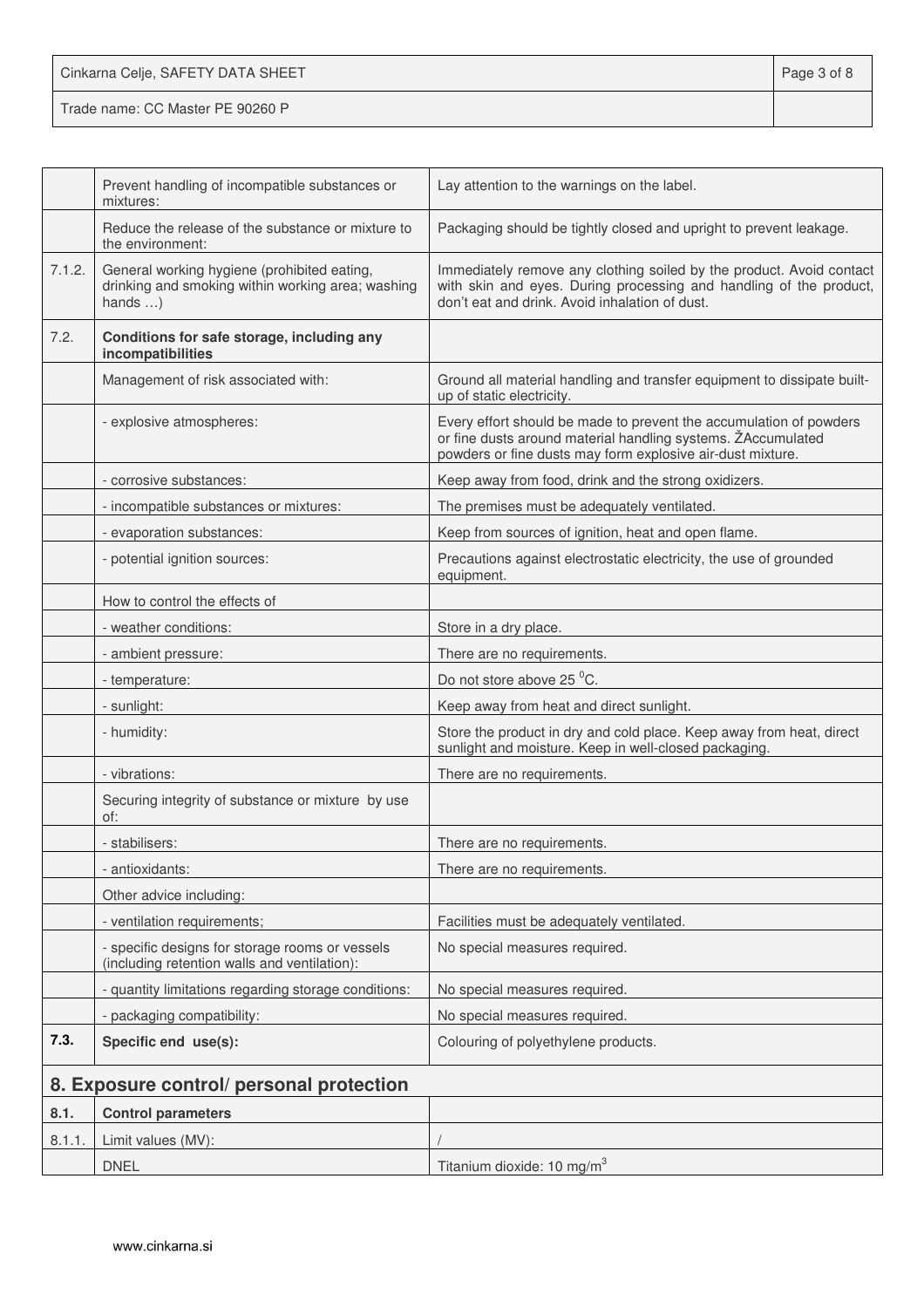Cinkarna Celje, SAFETY DATA SHEET **Page 4 of 8** 

Trade name: CC Master PE 90260 P

|        |                                                           | Titanium dioxide:                                                                                                                                                                                                                                                                                                                                                                                                                                                                   |  |  |
|--------|-----------------------------------------------------------|-------------------------------------------------------------------------------------------------------------------------------------------------------------------------------------------------------------------------------------------------------------------------------------------------------------------------------------------------------------------------------------------------------------------------------------------------------------------------------------|--|--|
|        | <b>PNEC</b>                                               | Freshwater: $> 0,127$ mg/l                                                                                                                                                                                                                                                                                                                                                                                                                                                          |  |  |
|        |                                                           |                                                                                                                                                                                                                                                                                                                                                                                                                                                                                     |  |  |
|        |                                                           | Freshwater deposits: > 1000 mg/kg                                                                                                                                                                                                                                                                                                                                                                                                                                                   |  |  |
|        |                                                           | Sea water: $> 0.62$ mg/l                                                                                                                                                                                                                                                                                                                                                                                                                                                            |  |  |
|        |                                                           | Sea water deposits: > 100 mg/kg                                                                                                                                                                                                                                                                                                                                                                                                                                                     |  |  |
|        |                                                           | Soil: > 100 mg/kg<br>Wastewater treatment plant: > 100 mg/kg                                                                                                                                                                                                                                                                                                                                                                                                                        |  |  |
| 8.2.   | <b>Exposure control</b>                                   |                                                                                                                                                                                                                                                                                                                                                                                                                                                                                     |  |  |
| 8.2.1. | Appropriate engineering controls:                         | Ventilation on the work place.                                                                                                                                                                                                                                                                                                                                                                                                                                                      |  |  |
| 8.2.2. | Personal protective equipment:                            |                                                                                                                                                                                                                                                                                                                                                                                                                                                                                     |  |  |
|        | - respiratory protection:                                 | If engineering controls and ventilation are not sufficient to prevent<br>built-up of aerosols, vapours or dusts, appropriate NIOSH approved<br>air-purifying respirators or self-contained breathing apparatus<br>appropriate for exposure potential should be used. Air-supplied<br>breathing apparatus must be used when oxygen concentrations are<br>low or if airborne concentrations exceed the limits of the air-purifyng<br>respirators. Dust musk, SIST EN 140:1999/AC:2000 |  |  |
|        | - skin protection:                                        | Protective clothing, SIST EN ISO 13688:2013                                                                                                                                                                                                                                                                                                                                                                                                                                         |  |  |
|        | - hand protection:                                        | Wear thermal insulating gloves whenever molten material is present.<br>SIST EN 374-3:2003/AC:2006                                                                                                                                                                                                                                                                                                                                                                                   |  |  |
|        | - eye/face protection:                                    | Safety goggles, SIST EN 166:2002                                                                                                                                                                                                                                                                                                                                                                                                                                                    |  |  |
|        | - heat radiation protection:                              | Gloves, SIST EN 407:2004                                                                                                                                                                                                                                                                                                                                                                                                                                                            |  |  |
|        | Other:                                                    | Before eating, drinking, or smoking, wash face and hands thoroughly<br>with soap and water.                                                                                                                                                                                                                                                                                                                                                                                         |  |  |
| 8.2.3. | Environment exposure control:                             | Do not allow product to reach ground water, water bodies or sewage<br>system.                                                                                                                                                                                                                                                                                                                                                                                                       |  |  |
|        | 9. Physical and chemical properties                       |                                                                                                                                                                                                                                                                                                                                                                                                                                                                                     |  |  |
| 9.1.   | Information on basic physical and chemical<br>properties: |                                                                                                                                                                                                                                                                                                                                                                                                                                                                                     |  |  |
|        | - appearance                                              | Solid, pellets                                                                                                                                                                                                                                                                                                                                                                                                                                                                      |  |  |
|        | - color                                                   | White                                                                                                                                                                                                                                                                                                                                                                                                                                                                               |  |  |
|        | - odor:                                                   | Odorles                                                                                                                                                                                                                                                                                                                                                                                                                                                                             |  |  |
|        | Upper/lower flammability or explosive limit:              | N.a.                                                                                                                                                                                                                                                                                                                                                                                                                                                                                |  |  |
|        | Relative density:                                         | 1,80 – 1,90 g/m <sup>3</sup> at 20 <sup>o</sup> C                                                                                                                                                                                                                                                                                                                                                                                                                                   |  |  |
|        | Solubility:                                               | Insoluble in water                                                                                                                                                                                                                                                                                                                                                                                                                                                                  |  |  |
| 9.2.   | Other information:                                        | N.a.                                                                                                                                                                                                                                                                                                                                                                                                                                                                                |  |  |
|        | 10. Stability and reactivity                              |                                                                                                                                                                                                                                                                                                                                                                                                                                                                                     |  |  |
| 10.1.  | <b>Reactivity:</b>                                        | Stable and not reactive.                                                                                                                                                                                                                                                                                                                                                                                                                                                            |  |  |
| 10.2.  | <b>Chemical stability:</b>                                | Under normal conditions the products is stable.                                                                                                                                                                                                                                                                                                                                                                                                                                     |  |  |
| 10.3.  | <b>Possible hazardous reactions:</b>                      | This product is stable under normal use conditions for shock,                                                                                                                                                                                                                                                                                                                                                                                                                       |  |  |
|        |                                                           | vibration, pressure or temperature.                                                                                                                                                                                                                                                                                                                                                                                                                                                 |  |  |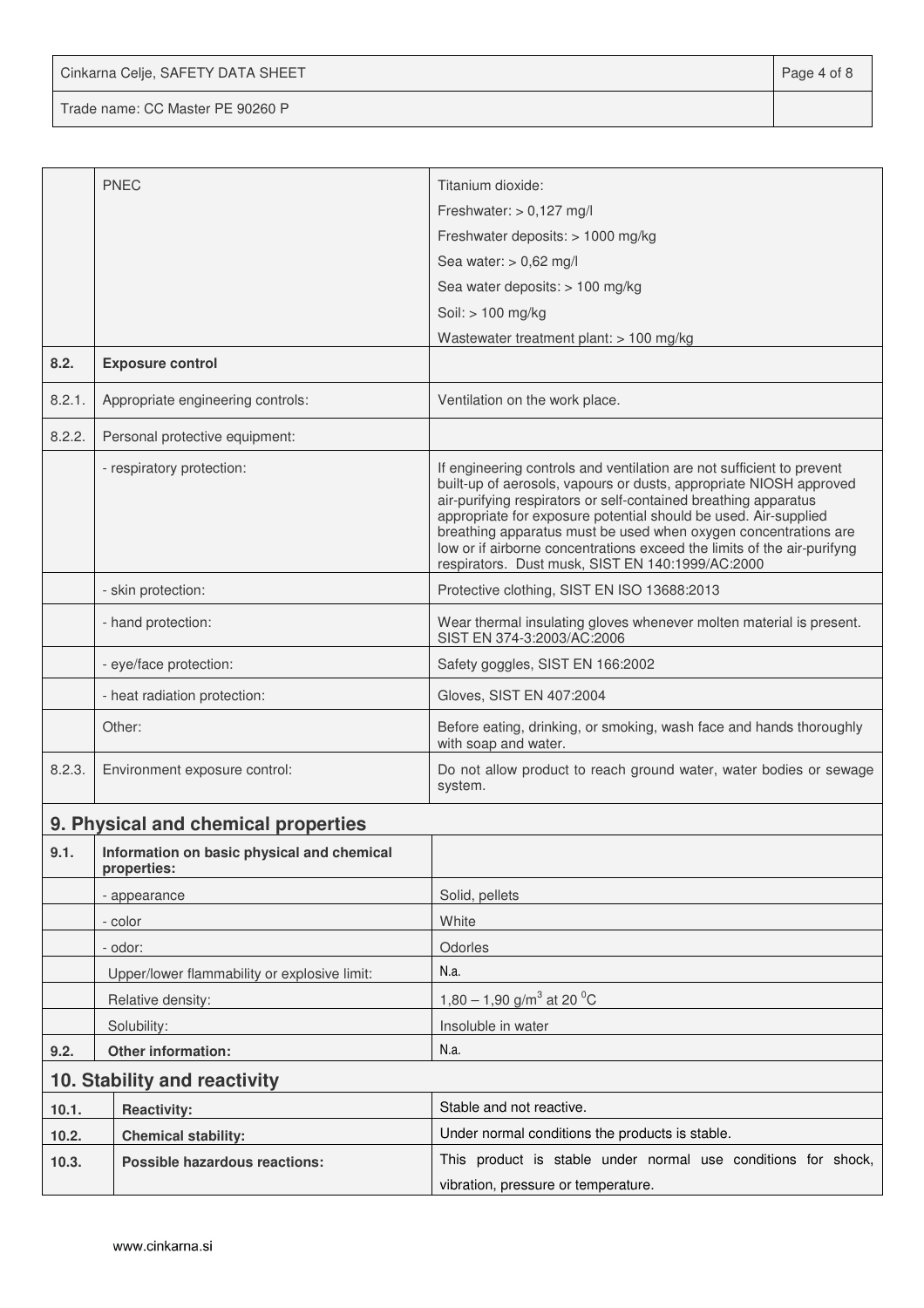Cinkarna Celje, SAFETY DATA SHEET **Page 5 of 8** 

Trade name: CC Master PE 90260 P

| 10.4. | <b>Conditions to avoid:</b>              | Avoid contact with flames or sparks. Do not heat temperatures<br>exceeding 350 °C.                                                                                                                                                                                                                                                                                                                                                                                                                                                                                                                                                                                                                                                                    |  |  |
|-------|------------------------------------------|-------------------------------------------------------------------------------------------------------------------------------------------------------------------------------------------------------------------------------------------------------------------------------------------------------------------------------------------------------------------------------------------------------------------------------------------------------------------------------------------------------------------------------------------------------------------------------------------------------------------------------------------------------------------------------------------------------------------------------------------------------|--|--|
| 10.5. | Incompatible materials:                  | Acid, alkali and oxidants.                                                                                                                                                                                                                                                                                                                                                                                                                                                                                                                                                                                                                                                                                                                            |  |  |
| 10.6. | <b>Hazardous decomposition products:</b> | Dust may from an explosive mixture with air, ignited by sparks<br>or source of ignition.                                                                                                                                                                                                                                                                                                                                                                                                                                                                                                                                                                                                                                                              |  |  |
|       | 11. Toxicological data                   |                                                                                                                                                                                                                                                                                                                                                                                                                                                                                                                                                                                                                                                                                                                                                       |  |  |
| 11.1. | Information on toxicological effects     |                                                                                                                                                                                                                                                                                                                                                                                                                                                                                                                                                                                                                                                                                                                                                       |  |  |
|       | - Acute toxicity:                        | Titanium dioxide:<br>Acute oral toxicity: LD 50/rat > 5000 mg/kg<br>Acute oral toxicity by inhalation: LD 50/4h rat > 6,82 mg/l                                                                                                                                                                                                                                                                                                                                                                                                                                                                                                                                                                                                                       |  |  |
|       | - skin corrosion/irritation:             | N.a.                                                                                                                                                                                                                                                                                                                                                                                                                                                                                                                                                                                                                                                                                                                                                  |  |  |
|       | - Serious eye damage/irritation:         | N.a.                                                                                                                                                                                                                                                                                                                                                                                                                                                                                                                                                                                                                                                                                                                                                  |  |  |
|       | - respiratory or skin sensitisation:     | May cause allergic reaction                                                                                                                                                                                                                                                                                                                                                                                                                                                                                                                                                                                                                                                                                                                           |  |  |
|       | - germ cell mutagenicity:                | N.a.                                                                                                                                                                                                                                                                                                                                                                                                                                                                                                                                                                                                                                                                                                                                                  |  |  |
|       | - Carcinogenicity:                       | In February 2006 the IARC came to the conclusion that there are not<br>enough evidence that titanium dioxide has carcinogenic effects in<br>humans. However, based on experiments in rats (inhalation), the IARC<br>notes that there is enough proof for carcinogenicity in the studied<br>animals (rats). General conclusion of the IARC is that Titanium<br>dioxide is "possibly carcinogen" to humans (class 2B).<br>This conclusion is based on the IARC rules that require the<br>identification of carcinogenicity be made by confirming the results<br>regarding the formation of tumours and performing two or more<br>independent researches in one living species in different laboratories<br>or on separate occasions by various methods. |  |  |
|       | - Toxicity for reproduction:             | It is not toxic for reproduction.                                                                                                                                                                                                                                                                                                                                                                                                                                                                                                                                                                                                                                                                                                                     |  |  |
|       | - STOT - single exposure:                | N.a.                                                                                                                                                                                                                                                                                                                                                                                                                                                                                                                                                                                                                                                                                                                                                  |  |  |
|       | - STOT - repeated exposure:              | N.a.                                                                                                                                                                                                                                                                                                                                                                                                                                                                                                                                                                                                                                                                                                                                                  |  |  |
|       | - Inhalation hazards:                    | N.a.                                                                                                                                                                                                                                                                                                                                                                                                                                                                                                                                                                                                                                                                                                                                                  |  |  |
|       | 12. Ecological information               |                                                                                                                                                                                                                                                                                                                                                                                                                                                                                                                                                                                                                                                                                                                                                       |  |  |
| 12.1. | <b>Toxicity:</b>                         | Titanium dioxide:<br>Toxicity for fish:<br>LC <sub>50</sub> / 96 h / Pimephales promelas (fathead minnow): > 1000 mg/l<br>Toxicity for aquatic organisms:<br>EC <sub>50</sub> / 72 h / Pseudokirchneriella subcapitata (green algae): 61 mg/l<br>Toxicity for aquatic invertebrates:<br>EC <sub>50</sub> / 48 h / Daphnia magna (water flea): > 1000 mg/l                                                                                                                                                                                                                                                                                                                                                                                             |  |  |
| 12.2. | Persistence and degradability:           | The product is bio non-degradable and insoluble in water.                                                                                                                                                                                                                                                                                                                                                                                                                                                                                                                                                                                                                                                                                             |  |  |
| 12.3. | <b>Accumulation in organisms:</b>        | The product does not accumulate in organisms.                                                                                                                                                                                                                                                                                                                                                                                                                                                                                                                                                                                                                                                                                                         |  |  |
| 12.4. | <b>Mobility in soil:</b>                 | N.a.                                                                                                                                                                                                                                                                                                                                                                                                                                                                                                                                                                                                                                                                                                                                                  |  |  |
| 12.5. | PBT and vPvB assessment results:         | Unclassified substance PBT/ Unclassified substance vPvB.                                                                                                                                                                                                                                                                                                                                                                                                                                                                                                                                                                                                                                                                                              |  |  |
| 12.6. | <b>Other adversative effects:</b>        | Do not allow product to reach ground water, water bodies or sewage<br>system.                                                                                                                                                                                                                                                                                                                                                                                                                                                                                                                                                                                                                                                                         |  |  |
|       | 13. Disposal considerations              |                                                                                                                                                                                                                                                                                                                                                                                                                                                                                                                                                                                                                                                                                                                                                       |  |  |
| 13.1. | Waste treatment methods:                 | Remove in accordance with local regulations<br>Classification No. 07 02 13waste plastic                                                                                                                                                                                                                                                                                                                                                                                                                                                                                                                                                                                                                                                               |  |  |
|       |                                          |                                                                                                                                                                                                                                                                                                                                                                                                                                                                                                                                                                                                                                                                                                                                                       |  |  |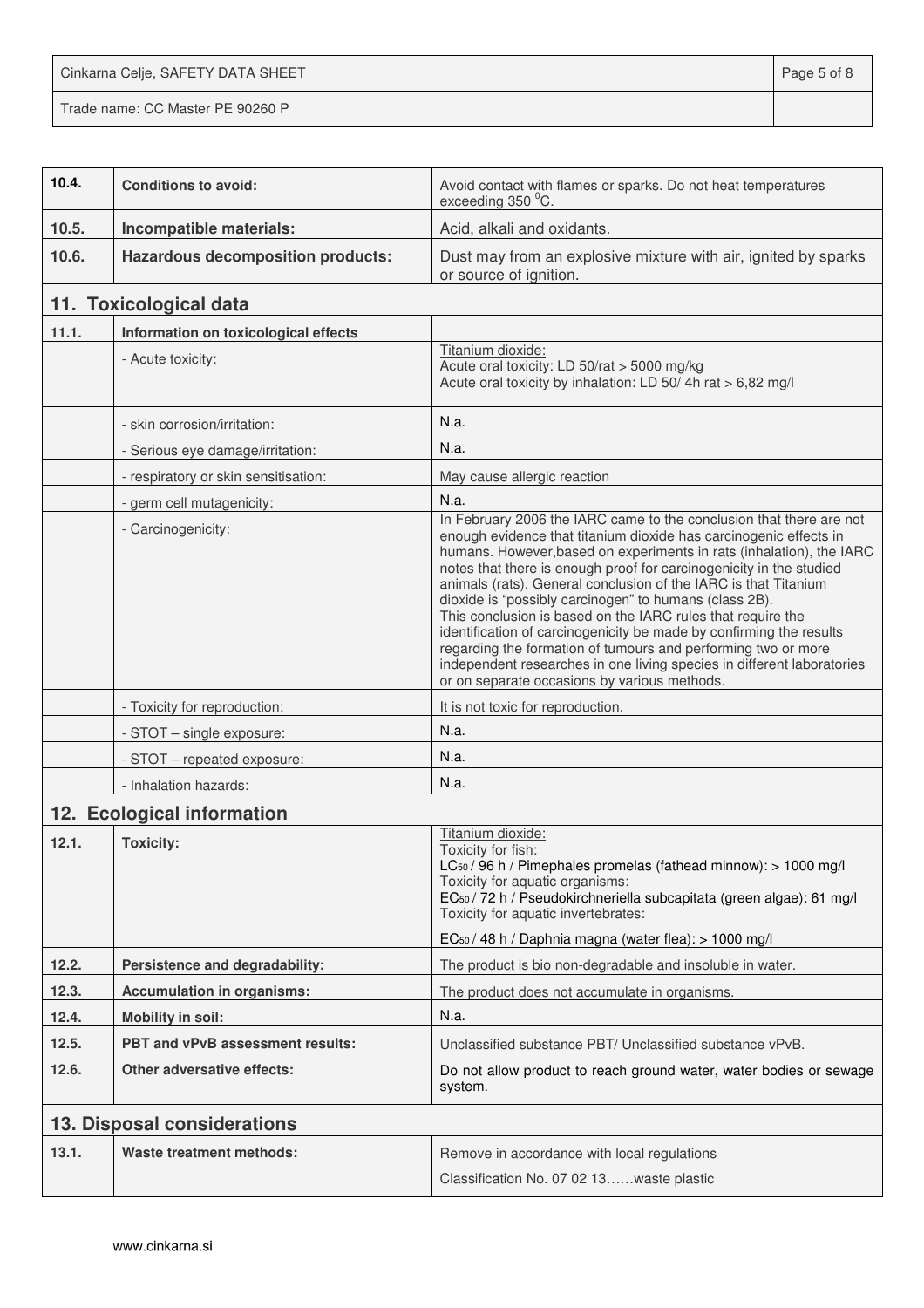Cinkarna Celje, SAFETY DATA SHEET **Page 6 of 8** and 2011 12 and 2012 12 and 2012 12 and 2012 12 and 2012 12 and 201 Trade name: CC Master PE 90260 P

|        | 14. Transport information                                                                                                                                                                                  |                                                                                                                                                                                                                                                                         |
|--------|------------------------------------------------------------------------------------------------------------------------------------------------------------------------------------------------------------|-------------------------------------------------------------------------------------------------------------------------------------------------------------------------------------------------------------------------------------------------------------------------|
|        | ADR, RID, AND, IMDG, ICAO-TI/IATA-DGR                                                                                                                                                                      |                                                                                                                                                                                                                                                                         |
| 14.1.  | UN number:                                                                                                                                                                                                 |                                                                                                                                                                                                                                                                         |
| 14.2.  | UN proper shipping (technical name if<br>required):                                                                                                                                                        |                                                                                                                                                                                                                                                                         |
| 14.3   | <b>Transport hazard class:</b>                                                                                                                                                                             |                                                                                                                                                                                                                                                                         |
| 14.4.  | Packaging group:                                                                                                                                                                                           |                                                                                                                                                                                                                                                                         |
| 14.5.  | <b>Hazard to environment:</b>                                                                                                                                                                              |                                                                                                                                                                                                                                                                         |
| 14.6.  | Special precautions for user:                                                                                                                                                                              |                                                                                                                                                                                                                                                                         |
| 14.7.  | Bulk transport by MARPOL 73/78 Annex II<br>and IBC Code:                                                                                                                                                   |                                                                                                                                                                                                                                                                         |
| 14.8.  | <b>Tunnel code:</b>                                                                                                                                                                                        |                                                                                                                                                                                                                                                                         |
| 14.9.  | <b>Classification code:</b>                                                                                                                                                                                |                                                                                                                                                                                                                                                                         |
| 14.10. | <b>Hazard label:</b>                                                                                                                                                                                       |                                                                                                                                                                                                                                                                         |
|        | 15. Regulatory information                                                                                                                                                                                 |                                                                                                                                                                                                                                                                         |
| 15.1.  | Rules and regulations regarding health,<br>safety, and environmental hazard specific to<br>the substance or mixture:                                                                                       | Law of chemicals and regulation of classification, packaging and<br>labelling of hazard material and preparation.                                                                                                                                                       |
| 15.2.  | <b>Chemical safety assessment:</b>                                                                                                                                                                         | Chemical safety assessment was not made.                                                                                                                                                                                                                                |
|        | 16. Other information                                                                                                                                                                                      |                                                                                                                                                                                                                                                                         |
|        | Amendments made in the revised edition:                                                                                                                                                                    |                                                                                                                                                                                                                                                                         |
|        | List of relevant R phrases, hazard statements,<br>safety phrases and/or precautionary statements.<br>Write out the full text of any statement which are<br>not written out in full under Sections 2 to 15: |                                                                                                                                                                                                                                                                         |
|        | Training of personnel:                                                                                                                                                                                     | In accordance with technical instruction.                                                                                                                                                                                                                               |
|        | Sources:                                                                                                                                                                                                   | The data given here are based on current knowledge and experience.<br>The purpose of this Material Safety Data Sheet is to describe the<br>product in terms of its safety requirements. The data do not signify<br>any warranty with regard to the products properties. |
|        |                                                                                                                                                                                                            | Chemicals Act (Zkem-UPB1) Official Gazette of RS No.<br>$\bullet$<br>110/2003, as amended (Official Gazette of RS, No. 16/2008 9/<br>$2011$ ).                                                                                                                          |
|        |                                                                                                                                                                                                            | Act on occupational safety and health (ZVZD-1) Official Gazette<br>$\bullet$<br>of RS, No. 43/2011.                                                                                                                                                                     |
|        |                                                                                                                                                                                                            | Rules on the protection of workers from risks related to chemical<br>$\bullet$<br>agents at work (Official Gazette of RS, No. 100/2001, as<br>amended (Official Gazette of RS, No. 39/2005, 53/2007,<br>$102/2010$ ).                                                   |
|        |                                                                                                                                                                                                            | Regulation on the classification, packaging and labeling of<br>$\bullet$<br>dangerous preparations (Official Gazette of RS No. 67/2005, as<br>amended (Official Gazette of RS, no. 137/2006, 70/2008 and<br>88/2008, 126/2008, 81/2009).                                |
|        |                                                                                                                                                                                                            | Rules on reporting (Official Gazette of RS, No. 35 / 2011), as                                                                                                                                                                                                          |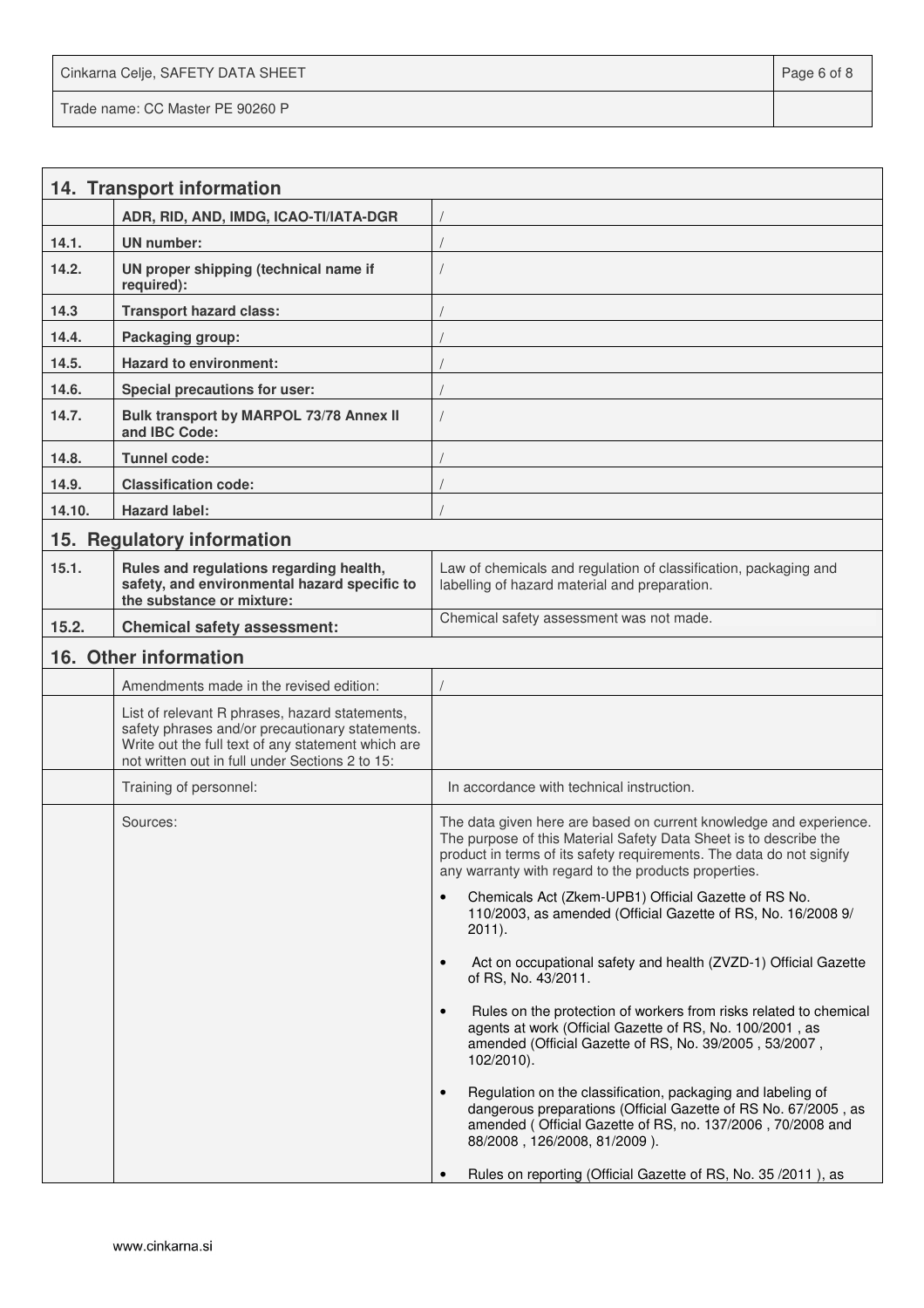| Cinkarna Celje, SAFETY DATA SHEET | Page 7 of 8 |
|-----------------------------------|-------------|
| Trade name: CC Master PE 90260 P  |             |

|  |                                                                                |                        | amended (Official Gazette RS, No. 49/2013).                                                                                                                                                                                                                                                                                                                                                                                                                                                                                                                                                                                                                                                                                                                                                                                                                                                          |
|--|--------------------------------------------------------------------------------|------------------------|------------------------------------------------------------------------------------------------------------------------------------------------------------------------------------------------------------------------------------------------------------------------------------------------------------------------------------------------------------------------------------------------------------------------------------------------------------------------------------------------------------------------------------------------------------------------------------------------------------------------------------------------------------------------------------------------------------------------------------------------------------------------------------------------------------------------------------------------------------------------------------------------------|
|  |                                                                                | $\bullet$              | Regulation on the management of packaging and packaging<br>waste (Official Gazette RS, no. 84/2006).                                                                                                                                                                                                                                                                                                                                                                                                                                                                                                                                                                                                                                                                                                                                                                                                 |
|  |                                                                                | $\bullet$<br>34/2008). | Ordinance on Waste Management (Official Gazette of RS, No.                                                                                                                                                                                                                                                                                                                                                                                                                                                                                                                                                                                                                                                                                                                                                                                                                                           |
|  |                                                                                | $\bullet$<br>$\bullet$ | Regulation (EC) no. 1907/2006 of the European Parliament and<br>of the Council concerning the Registration, Evaluation,<br>Authorisation and Restriction of Chemicals (REACH),<br>establishing a European Chemicals Agency, amending Directive<br>1999/45/EC and repealing Council Regulation (EEC) No. 793/93<br>and Commission Regulation (EC) no. 1488/94 and Council<br>Directive 76/769/EEC and Commission Directives 91/155/EEC,<br>93/67/EEC, 93/105/EEC and 2000/21/EC, as amended (OJ EU<br>No. 453 /2010, 348/2013).<br>Regulation (EC) no. 1272/2008 of the European Parliament and<br>of the Council on classification, labeling and packaging of<br>substances and mixtures, amending and repealing Directives<br>67/548/EEC, 1999/45 / EC and amending Regulation (EC) no.<br>1907/2006, as amended (Official Gazette of RS, No. 790/2009<br>286/2011, 618/2012, 0487/2013, 758/2013). |
|  |                                                                                | $\bullet$              | Publication of titles and references of harmonised standards<br>under Union harmonisation legislation (2013/C 186/01).                                                                                                                                                                                                                                                                                                                                                                                                                                                                                                                                                                                                                                                                                                                                                                               |
|  | A key or legend to abbreviation and acronyms<br>used in the safety data sheet: | ADI-                   | Acceptable Daily Intake                                                                                                                                                                                                                                                                                                                                                                                                                                                                                                                                                                                                                                                                                                                                                                                                                                                                              |
|  |                                                                                | ADN -                  | European Agreement concerning the International                                                                                                                                                                                                                                                                                                                                                                                                                                                                                                                                                                                                                                                                                                                                                                                                                                                      |
|  |                                                                                |                        | Carriage of Dangerous Goods by Inland Waterways                                                                                                                                                                                                                                                                                                                                                                                                                                                                                                                                                                                                                                                                                                                                                                                                                                                      |
|  |                                                                                | CLP-                   | Regulation (EC) No 1272/2008 on classification,                                                                                                                                                                                                                                                                                                                                                                                                                                                                                                                                                                                                                                                                                                                                                                                                                                                      |
|  |                                                                                |                        | packaging and labelling of substances and mixtures                                                                                                                                                                                                                                                                                                                                                                                                                                                                                                                                                                                                                                                                                                                                                                                                                                                   |
|  |                                                                                | PNEC -                 | <b>Predicted No Effect Concentration</b>                                                                                                                                                                                                                                                                                                                                                                                                                                                                                                                                                                                                                                                                                                                                                                                                                                                             |
|  |                                                                                | DNEL -                 | Derived No Effect Level                                                                                                                                                                                                                                                                                                                                                                                                                                                                                                                                                                                                                                                                                                                                                                                                                                                                              |
|  |                                                                                | STOT-                  | Specific target organ toxicity                                                                                                                                                                                                                                                                                                                                                                                                                                                                                                                                                                                                                                                                                                                                                                                                                                                                       |
|  |                                                                                | ADR-                   | European Agreement concerning the International                                                                                                                                                                                                                                                                                                                                                                                                                                                                                                                                                                                                                                                                                                                                                                                                                                                      |
|  |                                                                                |                        | Carriage of Dangerous Goods by Road                                                                                                                                                                                                                                                                                                                                                                                                                                                                                                                                                                                                                                                                                                                                                                                                                                                                  |
|  |                                                                                | CAS -                  | <b>Chemical Abstract Services</b>                                                                                                                                                                                                                                                                                                                                                                                                                                                                                                                                                                                                                                                                                                                                                                                                                                                                    |
|  |                                                                                | EINECS -               | European Inventory of Existing Commercial Chemical                                                                                                                                                                                                                                                                                                                                                                                                                                                                                                                                                                                                                                                                                                                                                                                                                                                   |
|  |                                                                                | GHS-                   | Substances<br>Globally Harmonised System of Classification and<br>Labelling of Chemicals                                                                                                                                                                                                                                                                                                                                                                                                                                                                                                                                                                                                                                                                                                                                                                                                             |
|  |                                                                                | REACH-                 | Registration, Evaluation, Authorisation and Restriction of                                                                                                                                                                                                                                                                                                                                                                                                                                                                                                                                                                                                                                                                                                                                                                                                                                           |
|  |                                                                                |                        | Chemicals                                                                                                                                                                                                                                                                                                                                                                                                                                                                                                                                                                                                                                                                                                                                                                                                                                                                                            |
|  |                                                                                | ICAO-TI -              | International Civil Aviation Organisation - Technical                                                                                                                                                                                                                                                                                                                                                                                                                                                                                                                                                                                                                                                                                                                                                                                                                                                |
|  |                                                                                |                        | Instructions                                                                                                                                                                                                                                                                                                                                                                                                                                                                                                                                                                                                                                                                                                                                                                                                                                                                                         |
|  |                                                                                | IMDG -                 | Code International Maritime Dangerous Goods Code                                                                                                                                                                                                                                                                                                                                                                                                                                                                                                                                                                                                                                                                                                                                                                                                                                                     |
|  |                                                                                | IATA -                 | International Air Transport Association                                                                                                                                                                                                                                                                                                                                                                                                                                                                                                                                                                                                                                                                                                                                                                                                                                                              |
|  |                                                                                | ISO-                   | International Organization For Standardization                                                                                                                                                                                                                                                                                                                                                                                                                                                                                                                                                                                                                                                                                                                                                                                                                                                       |
|  |                                                                                | AOEL -                 | Acceptable Operator Exposure Level                                                                                                                                                                                                                                                                                                                                                                                                                                                                                                                                                                                                                                                                                                                                                                                                                                                                   |
|  |                                                                                |                        | NOAEL No - Observed Adverse Effect Level                                                                                                                                                                                                                                                                                                                                                                                                                                                                                                                                                                                                                                                                                                                                                                                                                                                             |